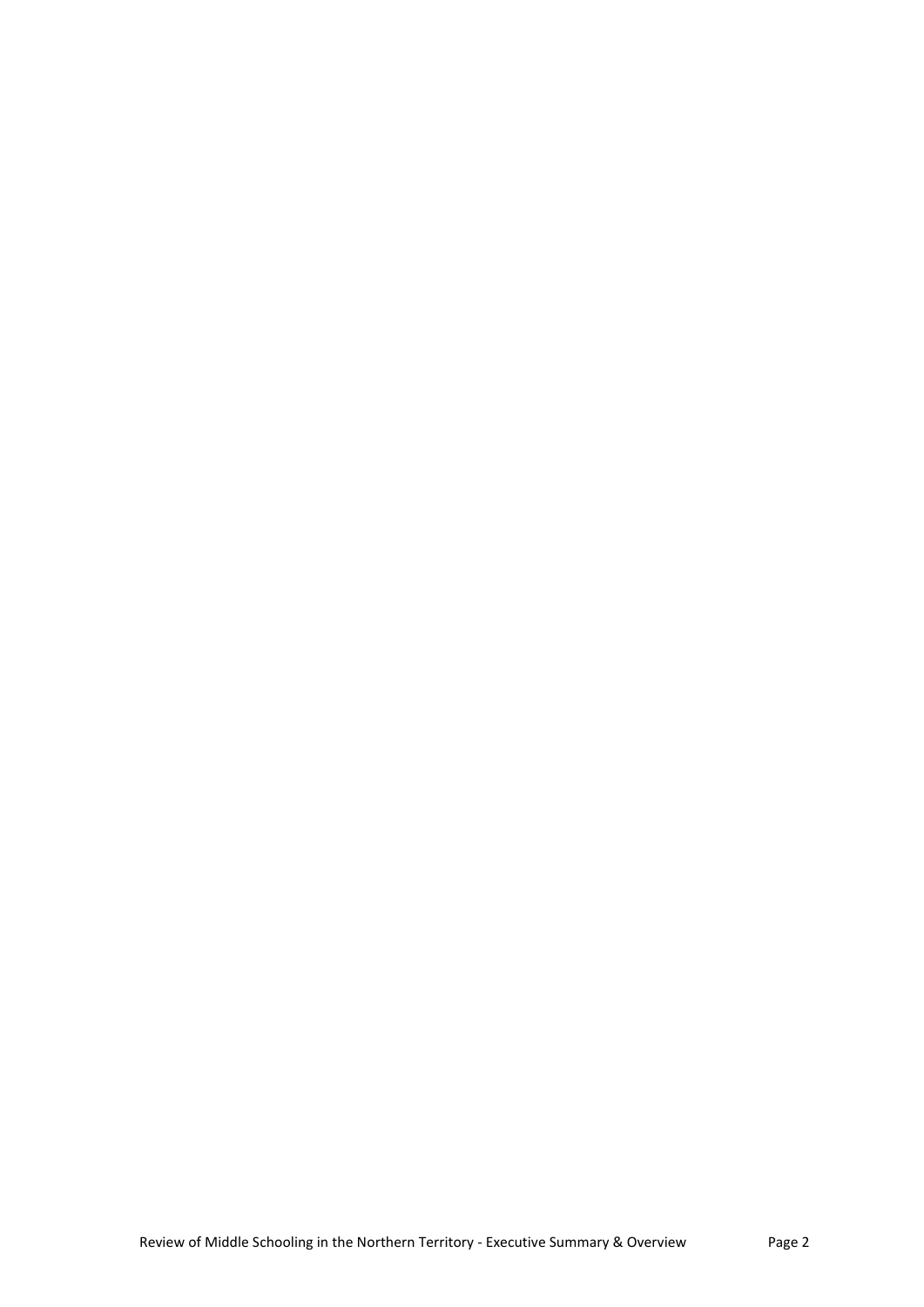# **Executive Summary**

#### **Background**

In 2003, the Ramsey *Report on Future Directions for Secondary Education in the Northern Territory* recommended new stages of schooling 'to deal with the wide span of learning required in secondary school, and the very different pedagogies (teaching and learning practices) needed to appeal to younger secondary-aged students, as compared with those required for young people approaching adulthood.'

More specifically, Ramsey proposed a shift to two clear stages of secondary schooling, the 'later middle years' (Years 7-9) and the 'senior years' (Years 10-12), necessitating a staged shift of Year 7 students to high school where that wasn't already the case, and Year 10 students to senior schools.

The introduction of these two stages was to be accompanied by changes to curriculum and pedagogy for each stage, and also changes to the pre-existing organisational and physical structures of schools. It was proposed in this context that the Department of Education develop a policy and strategy for the Territory-wide implementation of curriculum and pedagogy for the later middle and senior years.

As a result, the Territory introduced Year 7 to 9 middle schools in 2007 and developed a suite of documents to support schools and teachers in this regard  $-$  i.e. a guide to planning, teaching, assessing and reporting learning, along with a range of advice and tools.

#### **Review of Performance of Middle Schools**

In May 2014, the Minister for Education, the Hon Peter Chandler MLA, commissioned Vic Zbar, from Zbar Consulting, to conduct a review of the middle years schooling in the Northern Territory, with a view to strengthening the quality, effectiveness and efficiency of education for middle years' students in Northern Territory Government schools.

The review process utilised quantitative (e.g. examination of enrolment and attendance, NAPLAN, NTCET and VET data) and qualitative methods (e.g. interview and focus groups) to develop a set of recommendations regarding middle schooling. The review evaluated the impact on attendance, retention, Year 12 completion rates, student outcomes, student wellbeing and parent and community satisfaction.

The review was limited to the six provincial middle schools in Darwin, Palmerston and Alice Springs and four larger comprehensive schools, as follows:

*Middle Schools*

- Centralian Middle School
- Darwin Middle School
- Dripstone Middle School
- Nightcliff Middle School
- Rosebery Middle School
- Sanderson Middle School

*Comprehensive Schools*

- Katherine High School
- Nhulunbuy High School
- Taminmin College
- Tennant Creek High School.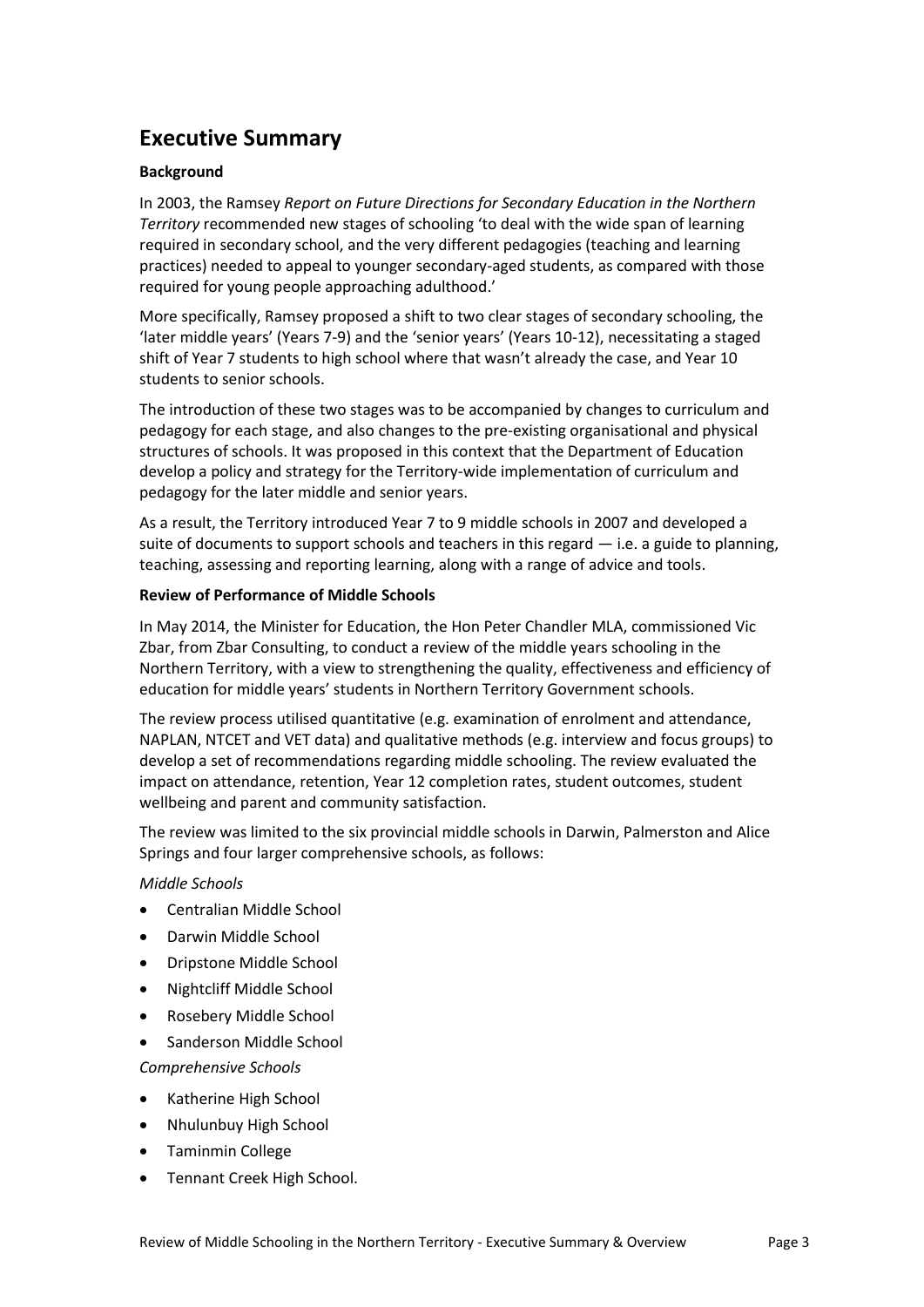#### **Findings**

The Final Report from the review was presented to the Department in September 2014. The review found significant variation in practice and performance between and within Middle Schools throughout the Northern Territory, a situation that is not unique to this jurisdiction. Research suggests that the greatest source of improvement for any school or system comes from the extent to which this variation can be reduced so that more schools and teachers do 'Work like the Best."

The discussion in the report is designed to provide the direction and support needed to enable middle schools and their principals and teachers to improve their performance to improve the overall educational experience and achievement of students.

The research, visits, teleconferences and consultations conducted for this review demonstrated that working like the best depends on:

- developing a compelling shared vision to provide the motivating moral purpose for middle schooling in the Northern Territory, and the report provides a sample vision statement to get the discussion underway;
- leadership for whole-school improvement supported by an accredited leadership coach for the principal of each middle school;
- a disciplined and orderly learning environment based on the successful School Wide Positive Behaviour Support framework, where each student feels there is a teacher who knows and cares for them;
- a curriculum framework appropriate to young adolescents that ensures an adequate base of literacy and numeracy (with some necessary training for teachers in this regard) and access to rich, engaging interdisciplinary projects that tackle big questions and meet a range of standards for the Australian Curriculum;
- consistent assessment across the middle years to enable system and school monitoring of student achievement and planning to improve it;
- good, collaborative planning of lessons by teachers using an instructional model to spread consistently better teaching practice through each school;
- continued improvement of already good transition arrangements in place by ensuring formal transition plans that enable every student to be known by staff on entry to year 7 and then be prepared for success when leaving for year 10; and
- systemic leadership and support that reports on progress in implementing these strategies and fosters constituencies of middle school leaders and teachers that enable their voices to be heard and their professional practice to improve.

The report contains recommendations for each of these elements for further improving the middle years of schooling in the Northern Territory. There are also recommendations to ensure the necessary data regime is in place to support better planning and monitoring of performance by the system and that quality exemplars (models) are developed for schools and teachers to adapt and implement so they can 'work like the best.'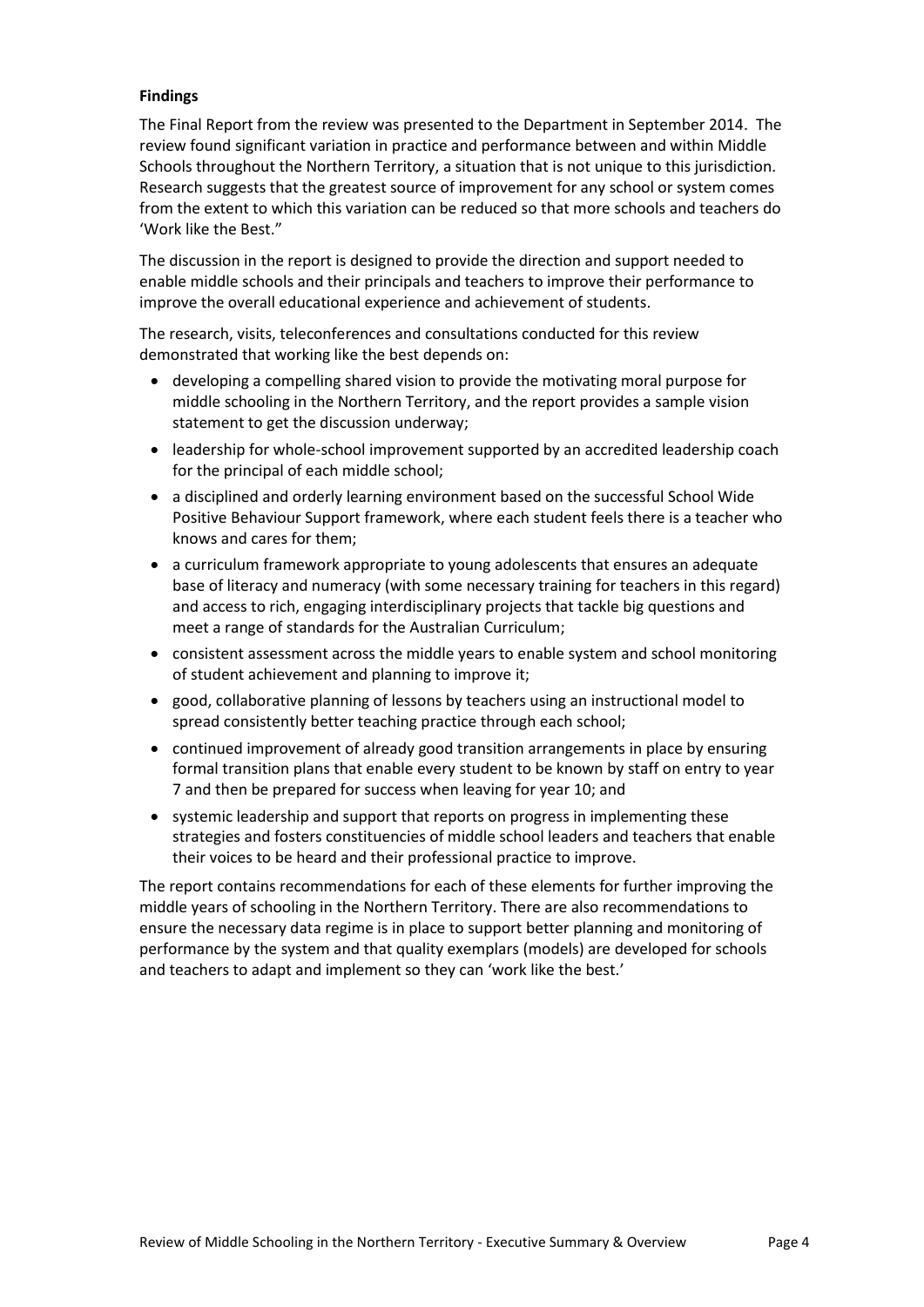# **Detailed Overview and Context for Recommendations**

The 2003 report on *Future Directions for Secondary Education in the Northern Territory* recommended that two clear stages of secondary schooling be established in the Northern Territory; middle schools $^1$  catering for students in Years 7 to 9, and senior schools catering for students in Years 10 to 12.

The transition to the new structure commenced in 2006, with the first students to complete the entirety of their secondary schooling under the new model graduating from Year 12 in 2013; making a review of middle years schooling timely.

In 2014, the Hon Peter Chandler MLA, Minister for Education, commissioned Vic Zbar, of Zbar Consulting, to conduct a review of middle schooling in the Northern Territory. The review encompassed the six provincial middle schools in Darwin, Palmerston and Alice Springs and four larger comprehensive schools. More specifically, the ten schools covered by the review are:

- Centralian Middle School Darwin Middle School
- Dripstone Middle School Nightcliff Middle School
- 
- 
- 

 $\ddot{\phantom{a}}$ 

- 
- 
- Rosebery Middle School Sanderson Middle School
	- Katherine High School **Calculary Contract Contract Contract Contract Contract Contract Contract Contract Contract Contract Contract Contract Contract Contract Contract Contract Contract Contract Contract Contract Contract**
- Taminmin College **Taming College Tennant Creek High School**

The review's focus on these ten schools accords with the view adopted by Wilson in his Review of Indigenous Education in the Northern Territory that '*secondary education should, with some exceptions, be delivered in the NT's urban schools in Darwin, Palmerston, Alice Springs, Katherine, Nhulunbuy and Tennant Creek*' (2014:12). This is the subject of specific recommendations in that report, including recommendation 27 that the Territory should progressively move to deliver '*the majority of middle years schooling in urban schools with a critical mass of students*' (Ibid:22).

The review comprised: detailed analysis of systemic data and documents as well as a range of material provided by schools; desktop research on middle schooling to inform the review report; visits to the urban middle and comprehensive schools and some targeted senior schools, supplemented by extended teleconferences with other relevant schools, support centres and regional offices/departmental staff; stakeholder consultations including student and parent forums in Darwin, Palmerston and Alice Springs; interviews with relevant Department personnel; drafting of the review report; briefings for key stakeholders and School Councils in Greater Darwin and Alice Springs; and finalising the review report.

This methodology enabled the development of a review report that analysed current performance in middle schools; forming the basis for discussion around how it can be improved, taking account of the nature of the cohort and the implications this has for middle schooling in the Northern Territory.

Following a range of visits and discussions conducted through the review, along with the detailed document and data analysis, it is clear that there is much good practice occurring in the middle years of schooling in the Northern Territory. The issue is that there is a lack of

 $<sup>1</sup>$  For the purpose of this report, the term 'middle schools' should be taken to refer to Years 7 to 9 in</sup> all schools unless specified otherwise. This is designed to avoid having to continually specify that the review applies to both the urban middle schools and the comprehensive schools providing education for students in Years 7 to 9.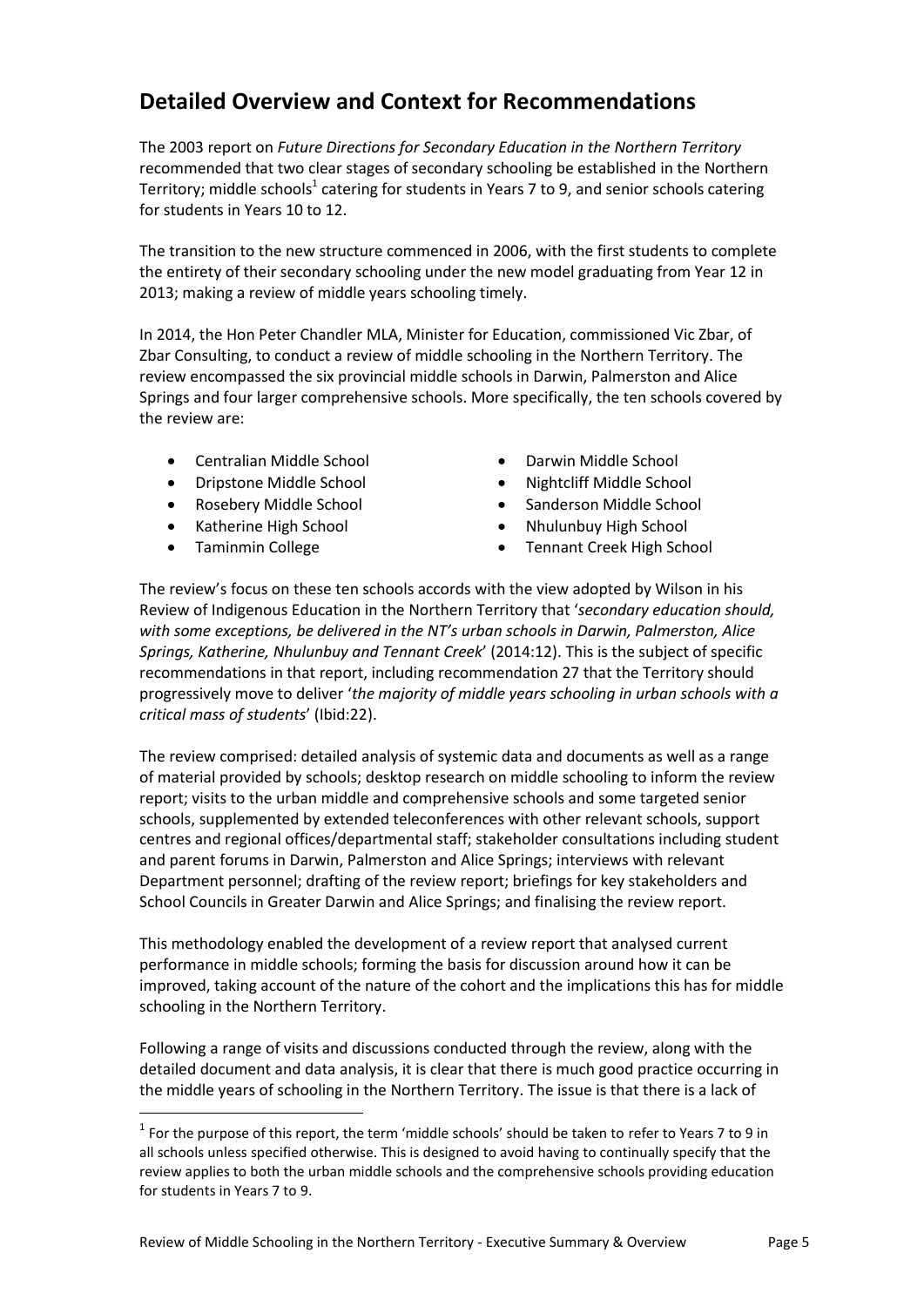systemic direction for schooling in this phase, with a consequent lack of consistency that prevents good practice being generalised across schooling for the middle years. The result is substantial variability of effectiveness in generating improved learning outcomes for all students in Years 7-9.

A significant focus of the review report is on identifying best practice for schooling in the middle years; based on successful experience, relevant research and mechanisms by which it can be implemented strategically and hence consistently across middle and comprehensive schools. The intent is to support more schools and teachers to apply best practice methods, as this is the greatest source of improvement in any system and school. This process is outlined in terms of a framework for schooling in the middle years and is derived from elements of the research on effective middle schooling which suggests the needs to be addressed — including, a vision for schooling in this phase, leadership for whole school improvement, structuring provision to ensure an orderly learning environment where students are well known, curriculum and assessment for the middle years, pedagogy for the middle years, transition into and from the middle years, and systemic leadership and support.

The recommendations advanced are designed to be pragmatic and replicable across schools and classrooms, strategic so they focus on what matters most to make the difference in middle schooling in the Northern Territory, and aligned to strategies, approaches and support already in place.

## **Nature of the recommendations from the review**

The reviewer is impressed with the criteria Wilson adopted for framing recommendations in his review of Indigenous Education in the Northern Territory and hence has sought to mirror the approach.

More specifically, the recommendations are designed to be:

- **Pragmatic**, so they are replicable across middle school sites and classrooms, and based on what schools, principals, teachers and other educators can realistically deliver in the Northern Territory.
- **Strategic**, in that they focus on what matters most to make the difference in middle schooling in the Northern Territory, rather than seeking to tackle everything schooling in the middle years does. '*The focus*', as Wilson puts it, '*is on those areas where action is most needed, is most likely to achieve significant improvement and is likely to require a manageable level of resourcing*'(2014:14).
- **Aligned**, to strategies, approaches and support already in place so the system and schools can build on what exists, rather than seeking to reinvent the wheel.

This reflects a view discussed in detail in Chapter 5 that a range of reviews and supports have only haphazardly been implemented, with the result that significant change has been initiated, but its implementation insufficiently consolidated to have the intended positive effects.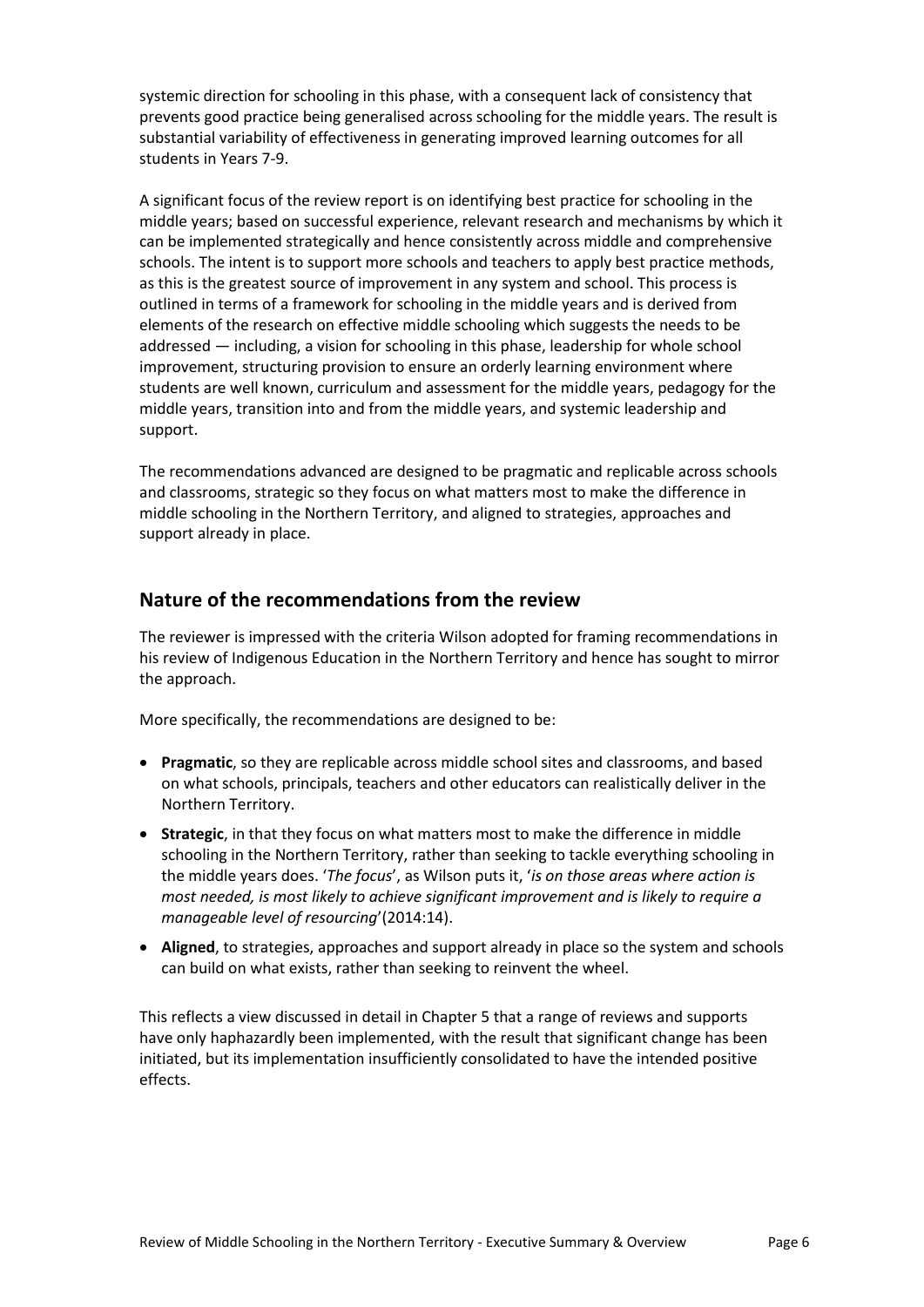# **A 'snapshot' of performance**

It is important to emphasise that this review is of the models of middle schooling in the Northern Territory, and not a formal review of each middle school. That said, it is necessary to underpin the review with some consideration and analysis of school performance in the middle years. A range of performance data was therefore analysed to enable a 'snapshot' of performance to be gained in the context of the different circumstances of each school.

The review process revealed many examples of excellent practice that contributes markedly to improved student outcomes in the middle years, however overall practice is variable between and within the schools.

### *Enrolments, retention and attendance*

Enrolments have generally been either stable or increased over time in middle schools, in contrast to middle years enrolments in the comprehensive schools (excluding Katherine High School), though this sometimes is for reasons beyond the control of the school e.g. a refinery closure in the town.

Raising real retention from Year 7 to the end of Year 9 is a challenge to nearly all of the schools and appears to relate more to proximity or distance from Greater Darwin than it does to whether the school is a middle or comprehensive school. Similarly, there is no evident pattern of attendance to suggest a difference between middle and comprehensive schools as structures in their own right, and attendance levels across the board need to be significantly improved

Improving government middle schooling so it is chosen by more parents in the Territory therefore is a focus of this component of the review report, rather than any structural change to the delivery of education to students in the middle years.

### *NAPLAN results*

The Department's Expert Literacy and Numeracy Panel provides a generally positive picture of National Assessment Program - Literacy and Numeracy (NAPLAN) performance though improvement is greater in the primary than the middle years.

The value schools add in this context is variable from year to year, though there is no discernible difference between the middle and comprehensive schools. This suggests that other factors than structure determine the outcomes the schools achieve and hence the focus of this component of the report is on what research suggests can make the difference to student learning outcomes in the middle years.

### *Data for informed decision making*

NAPLAN is the only consistent assessment that applies in Northern Territory middle schools and needs to be supplemented by a variety of high-quality data that can help the system to gain a richer and deeper appreciation of the overall performance of its middle schools, and the schools themselves to determine their key successes on which to build and the major challenges they need to address.

While there is substantial data available in the Department, it commonly is disparate and disconnected, so it is hard to gain a clear sense of performance on a range of indicators that can help devise appropriate strategic responses at both the school and system level. There are also some significant gaps, such as the absence of stakeholder opinion survey results and readily available systemic data on Year 12 completion rates that could inform any meaningful judgment of the impact of middle schooling in this regard. In addition, the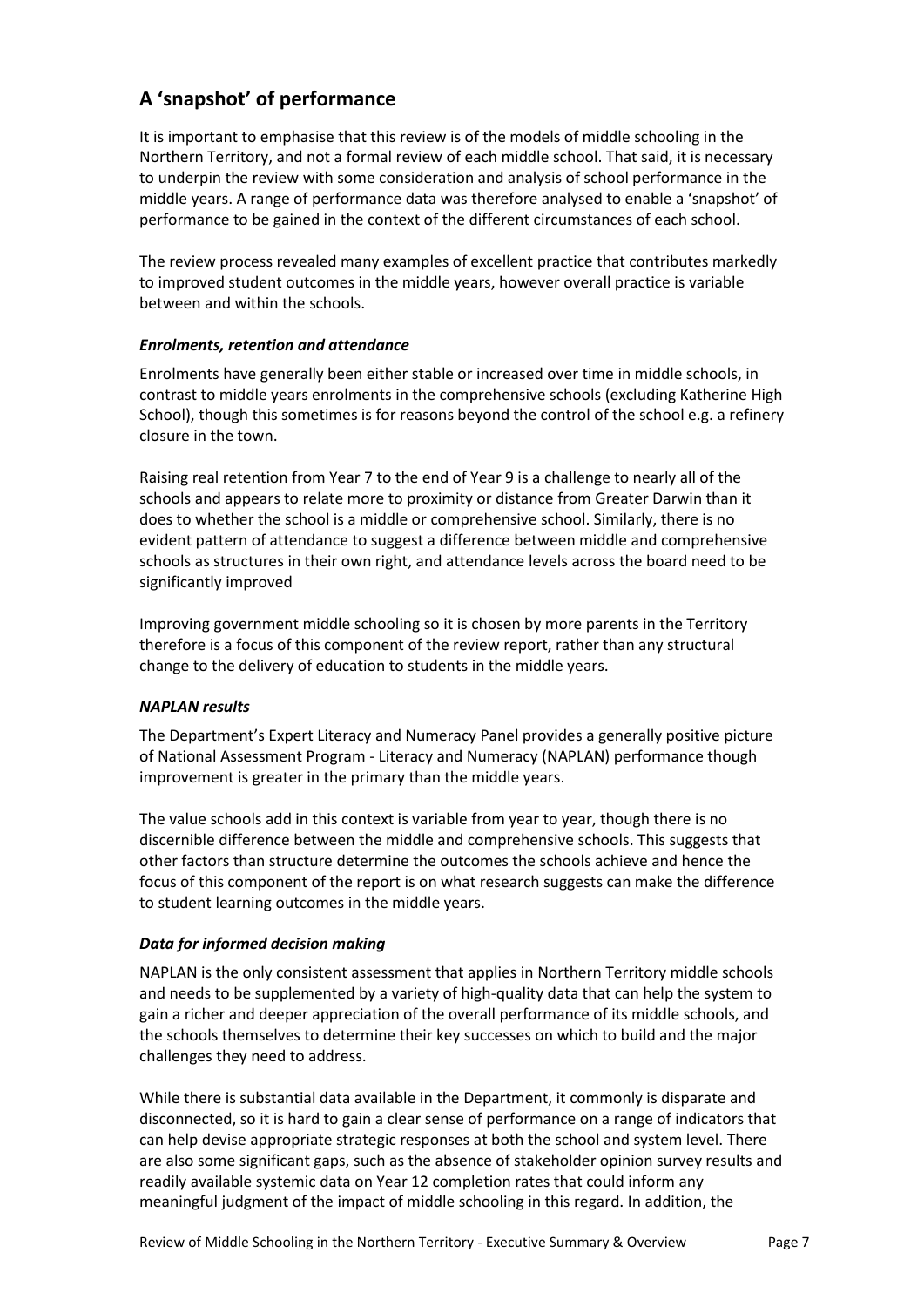assessment data collected by schools aside from NAPLAN, while extensive in some cases, is not consistent, comparable or shared.

Put simply, the Department needs better and more comprehensive data to know what its middle schools are doing and how they are performing, and the schools themselves need better, more user-friendly data to inform their planning at the local level.

### **Recommendations**

- 1. That the Department of Education initiate a project to:
	- consolidate the range of data needed to inform school and system planning and the monitoring of performance against school and system goals; and
	- analyse the data collected in order to provide consolidated reports to schools and the Department, including the identification of emerging systemic trends that may need to be addressed and, where appropriate, reviews of targeted innovations to determine the evidence for their effectiveness and continued use.

The use of such consolidated data sets should first be trialled with a sample of primary, middle and senior schools and refined as needed to ensure that they contribute to more informed decision making in the Department and schools.

- 2. That the current staff opinion survey in the Northern Territory be updated to reflect nationally agreed requirements and include a variable on teachers' views of student motivation to learn. The updated survey should be administered annually to staff in the middle schools.
- 3. That a student opinion survey be developed for students in Years 7 to 9 and administered annually to all students in these years. Further, a parents' survey should be developed with appropriate translations, and administered to a sample of at least 30 parents each year in middle schools.

## **The nature of the cohort and its implications**

As a group, young adolescents reflect important developmental characteristics, albeit at varying rates, which have implications for the way in which they are taught, and puts a premium on the need for clarity about the purpose of learning and hence the extent to which teachers' learning intentions are clear.

Peer relationships assume greater importance and teachers need to support students to establish the mode of peer interaction that ensures they make appropriate decisions about learning and their work. The slower maturing capacity to control emotions suggests a need for clear boundaries for students linked to an orderly learning environment where students are well known by the staff.

## **The policy context**

There is a range of policy documents designed to guide the delivery of middle schooling in the Territory and support the work of principals, teachers and schools. Some of these are no longer available for use by teachers and schools and most are pitched at a high level without sufficient examples to enable them to be readily implemented in schools. A need exists to provide a structure that can help schools to effectively plan, implement and support the sort of capacity building that will enable more schools and teachers to work like the best.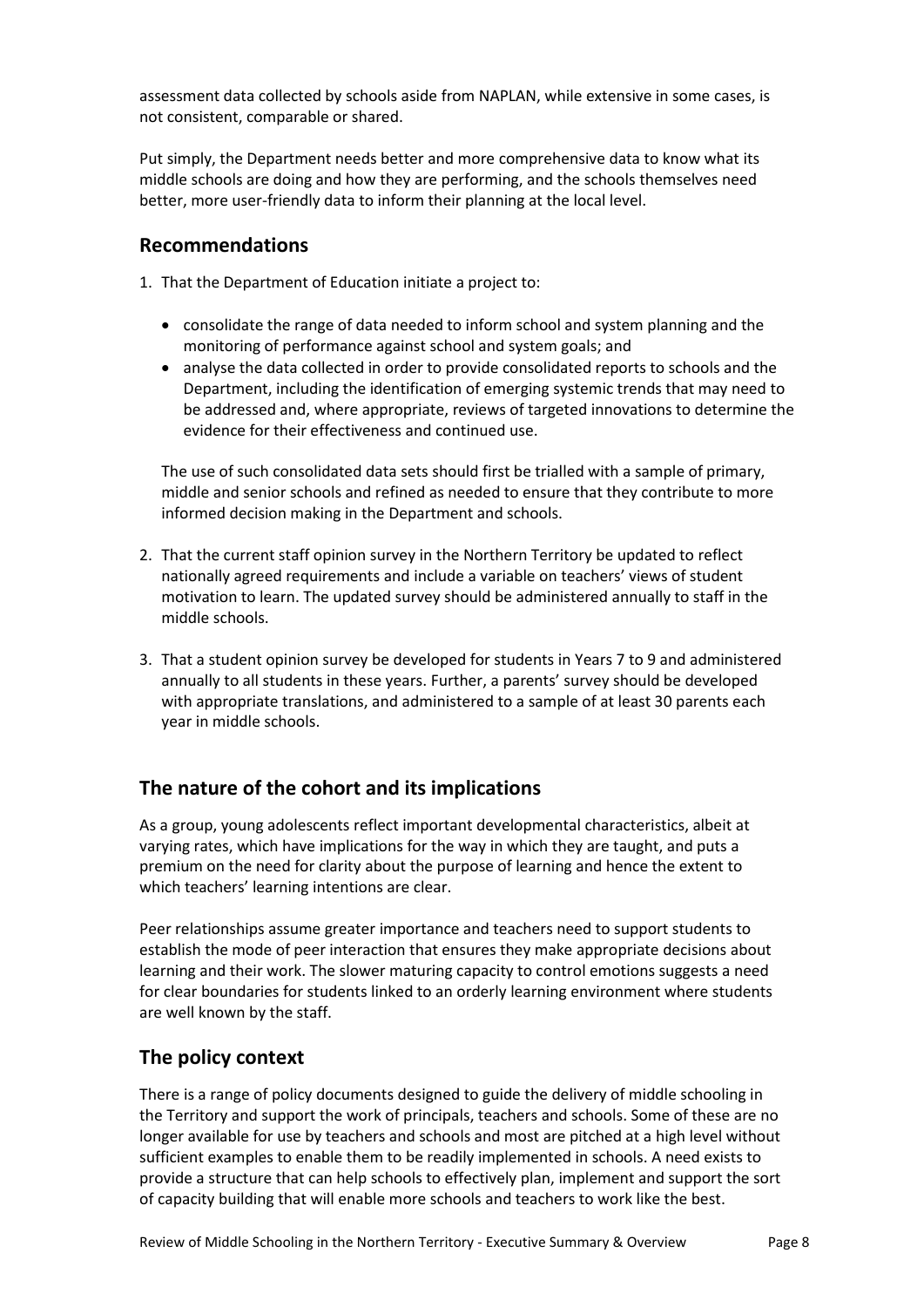The Assessment and Standards Middle Years project<sup>2</sup> is a welcome initiative in this regard that can help shift what are often broad brush policy statements to the sort of finer detail that can help form part of the actual picture that applies in schools. Potentially as valuable is the work of the Department's Expert Literacy and Numeracy Panel and the opportunity exists to align the work of these two.

### **Recommendation**

4. That wherever possible, Department policies designed to guide schooling in the middle years be accompanied by exemplars to support schools to effectively implement them at the local level. Further, the Department should seek to ensure a formal connection exists between projects that are established with similar and/ or related objectives and hence potentially overlapping work, to ensure consistency of approach, economies of scale and the provision of coherent advice to schools.

# **Adopting a strategic approach**

Reading the range of reports and policy documents provided as input to the review, one is struck by the fact that a lot seems to have been tried, with variable implementation success and arguably no substantial improvement in student results. This may in part reflect a search for the 'silver bullet' that never is found and the fact that nothing is really bedded down.

It is well-known from research and experience that organisations commonly experience an implementation dip as they seek to implement change. When schools or systems continually review direction or seek further change they effectively set off further dips and nothing gets properly implemented as a result. School principals, teachers and the system all need time to consolidate and successfully implement change. Thus, rather than seeking to point to major systemic changes required to middle schooling, the review focuses on identifying the few big things in middle schooling that can have a significant impact, and then planning to do them well.

## **A vision for middle schooling**

 $\overline{a}$ 

While the middle schools themselves all have vision and/or mission statements to guide their work, there does not appear to be a systemic statement of vision for middle schooling in the Northern Territory.

A compelling, shared vision should be crafted to provide the context for specifying more concrete goals for middle schooling, and the strategies that will bring this about in ways that carry stakeholder support. Just as important as crafting the vision, however, is the process by which it occurs, so that buy-in to the outcome and its subsequent implementation can be assured. The report provides a sample vision statement and the core beliefs on which it is based to inform the process the Department initiates subsequent to this review.

A vision statement specific to the middle years of schooling could also help to inform the development of a statement of what it means to be a leader and a teacher in the middle years, and their training through the relevant tertiary institutions.

 $2$  The Assessment and Standards Middle Years project is led by the Curriculum, Assessment and Standards team within the Northern Territory Department of Education's School Support Services directorate.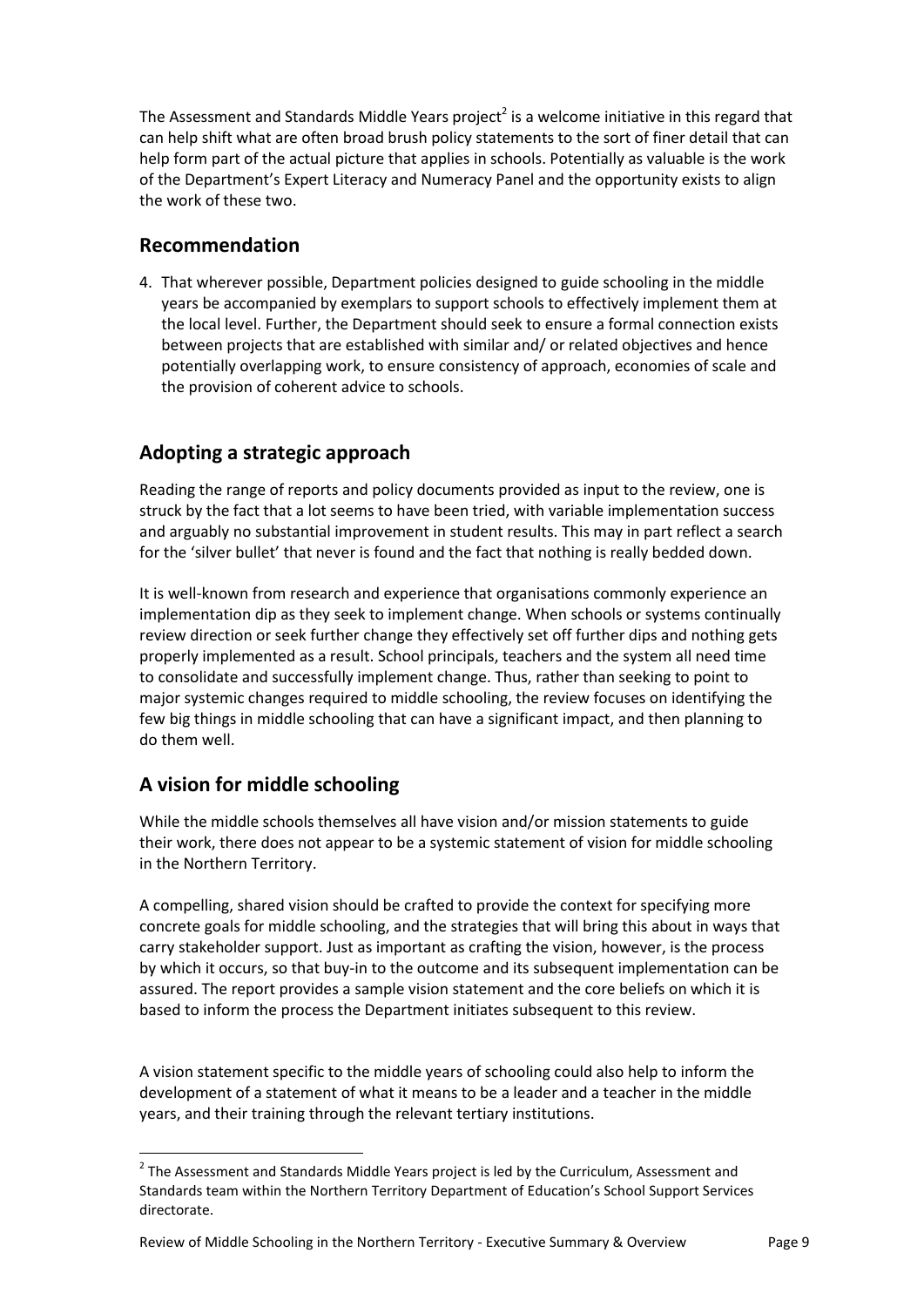## **Recommendations**

- 5. That the Department, through a collaborative process, develop and implement a set of core guiding beliefs for schooling in the middle years; using the set provided in this report as a basis.
- 6. That the Department develop, consult on and adopt a vision statement for the middle years of schooling taking account of the sample provided in this review report to in turn inform school level vision statements crafted together with the local school community.

## **Leadership for whole school improvement**

Leadership and the existence of a cohesive and effective leadership team is a fundamental precondition for whole school improvement to occur. Implementing any vision for middle schooling in the Northern Territory depends on the nature and quality of leadership at the school level and systemic support for it to continually improve.

All middle schools are trying to develop more effective leadership teams and are at different stages along the way. In some schools the team has been developing for a number of years and a stable team exists that works together well and where team members complement each other's skills. In others, the teams have been established relatively recently, often under a newly-appointed principal who is working to build the team's capacity to oversee improvement in the school. Other teams have been less stable and need more time to develop as aligned and cohesive groups that can really impact the school.

In his review of Indigenous education, Wilson identified the need to strengthen principal quality in remote settings through a range of measures which, with some minor contextual adjustments, could equally apply to principals in middle schools.

All principals, and by extension their leadership teams, could benefit from having a leadership coach in the same way as top level leaders in business, industry, the public sector and indeed many schools around the country do. Coaching is a key mechanism for strengthening the quality of leadership in schools. Expert advice sought for the review suggests a minimum of ten significant coaching sessions is needed in a year to have a lasting impact on the leader being coached.

Until the recent appointment of the Director for Secondary Education, middle school leaders did not feel as if they had any representation in the Department or the principal forums it conducts. In the course of developing the more strategic and coherent approaches to improving schooling in the middle years sought by this review, significant value can be gained by fostering a constituency for middle school leaders that could also run a significant annual conference for middle school leadership teams.

### **Recommendations**

7. Recommendation 44 of the Indigenous Education Review (IER) proposes the implementation of a range of strategies to raise the quality of principals in remote schools. It is recommended that appropriate elements of this recommendation (i.e. 44a, b and e in particular) be extended to encompass middle school principals and be developed to supplement the implementation of the IER.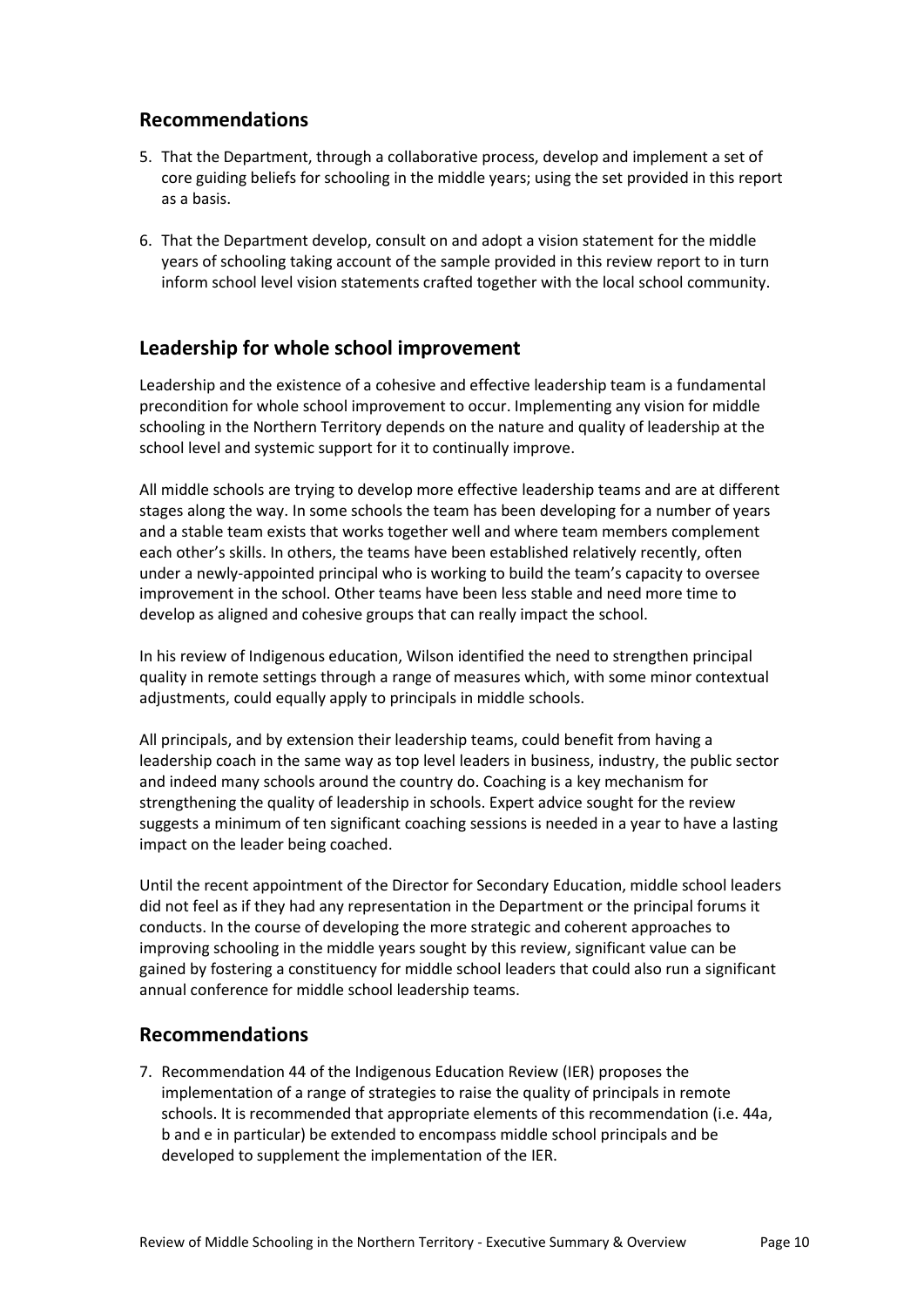- 8. That the Department support each middle school principal and leadership team to have a leadership coach. More specifically, the Department should provide seed funding for one year to enable each principal to select an appropriate coach from an accredited panel of leadership coaches the Department identifies who will provide ten significant coaching sessions face-to-face and/or online (with at least the first and last two sessions conducted face-to-face), and ongoing liaison as needed in between. Any extension of coaching arrangements beyond one year will be at the school's expense.
- 9. That the Department provide funding for personnel support to one of the middle school principals selected by their peers to establish and maintain a middle years leaders' network that will meet regularly to: share experiences and build leadership capacity in middle schools; and serve as a conduit between the Department and its leaders in middle schools. In addition, the Department should support the conduct of an annual middle years leaders' conference managed by the network to address significant issues and research relevant to improving schooling in this phase.

# **Structuring provision in the middle years**

The issue of structure is not so much one of middle versus comprehensive schools as it is a question of how well each school is structured to ensure the students are known well and supported to succeed. Successful middle schools, according to the National Middle Schools Association in the US, provide organisational structures that support meaningful relationships and learning, thereby contributing to an orderly learning environment in the school.

Available data suggests significant levels of disruption in most middle schools which not only affects the students involved, but also detracts from the learning of others in the class. While significant variability of approach exists, a growing number of middle schools are using the School Wide Positive Behaviour Support (SWPBS) framework to ensure an orderly learning environment exists. The approach, which is proving successful where it is used, should be extended to all middle schools and (where possible) combined with the 'Good Standing' program processes in ways that can be adapted to the context of each school. Such consistency in turn would enable the provision of more comprehensive advice as part of the Department's SWPBS webpage.

The 'Good Standing' program has been implemented in schools across Australia and a number of middle schools in the Northern Territory. The program can be adapted to suit the school context, but in general terms encourages the students' development of such positive qualities as work ethic, punctuality, self-discipline and respecting the rights and responsibilities of others and themselves. Satisfactory attendance, punctuality, participation in learning and appropriate behaviour place students in 'Good Standing'. Loss of 'Good Standing' can result in students being refused permission to attend non-curricular events or access to particular rewards.

Regardless of the behaviour management policy and processes adopted, the research is clear that successful middle schools enable young adolescents to form relationships with adults who understand how to support their intellectual, social and emotional development.

A range of approaches are in place in middle schools with varying degrees of success, and some schools are better structured to ensure their students are connected to their teachers, feel cared for and are well known. The Department can assist by providing models for schools to consider, such as the one provided in this report, along with advice on how to effectively use structured home group time.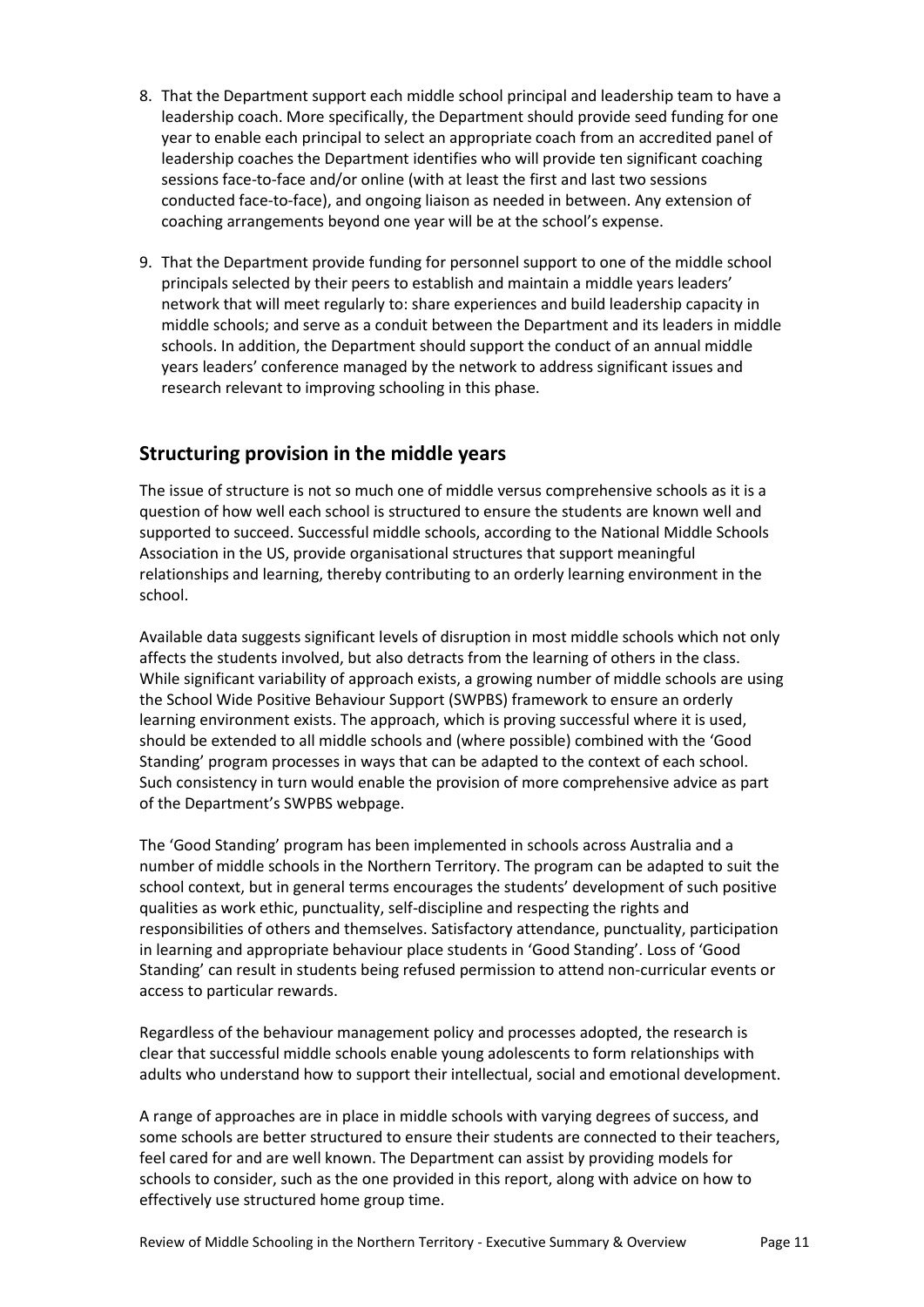One thing most middle schools have begun to develop in more effective ways is the range of opportunities for students to exercise leadership in the school and thereby develop as role models for others. This is a trend that should be encouraged since it contributes to improved student engagement at school, a greater willingness for students to take responsibility for the school and its activities, improved teacher/ student relationships and the sort of positive role models who can influence other students in the school.

### **Recommendations**

- 10.The review notes recommendation 38 of the Indigenous Education Review to mandate School Wide Positive Behaviour Support (SWPBS) for Priority 1 schools and recommends the approach also be adopted and combined with a 'Good Standing' approach to have maximum impact in ensuring an orderly learning environment in all middle schools.
- 11.That all middle schools be expected to examine their structures for ensuring students are well known by the staff and there is an adult advocate for each student in the school. The Department should provide advice and exemplars of structures that meet this need to inform school deliberations on it.
- 12.That existing support materials and links on the SWPBS webpage be expanded to include advice and links to support schools and teachers in working effectively with students in the middle years who present with mental health issues and/or who have experienced trauma in their lives.

# **Curriculum and assessment for the middle years**

Consistent with what is known about the phase, curriculum in the middle years needs to address not only the knowledge and skills students are expected to gain, but also the process by which this is to occur, the capabilities young adolescents need to develop and the learning habits to be attained. This implies a greater use of substantial interdisciplinary projects that align to the Australian Curriculum, and tap into young adolescents' emerging ability to understand complex concepts and make connections across subjects in ways that address the goals of instruction and the interests they have. Assessment needs to be aligned to the curriculum for the middle years and the educational focus it adopts, so it both diagnoses students' learning needs and evaluates the progress they have made.

### *Literacy and numeracy as the base*

Literacy and numeracy are the foundations for students to become engaged thinkers who continue to engage with learning throughout life. The Expert Literacy and Numeracy Panel identified seven 'fundamental expectations' arising from the research to inform planning, teaching and assessment at the school level. These expectations and associated advice provide an important starting point for guiding and supporting middle schools to improve their literacy and numeracy approaches and thereby raise student achievement as a result.

Significant concern was expressed in this context in some schools about their teachers' capacity to really improve literacy and numeracy outcomes in the middle years, especially given the spread of student achievement levels in most middle school classrooms. This may suggest a need for some targeted, systemic coaching, consistent with the efforts some schools are making to implement an explicit teaching approach. More specifically, schools should be supported to identify one or more literacy and numeracy learning leaders who can be trained in evidence-based literacy and numeracy improvement approaches for students in the middle years, and how to support other teachers in their school to implement these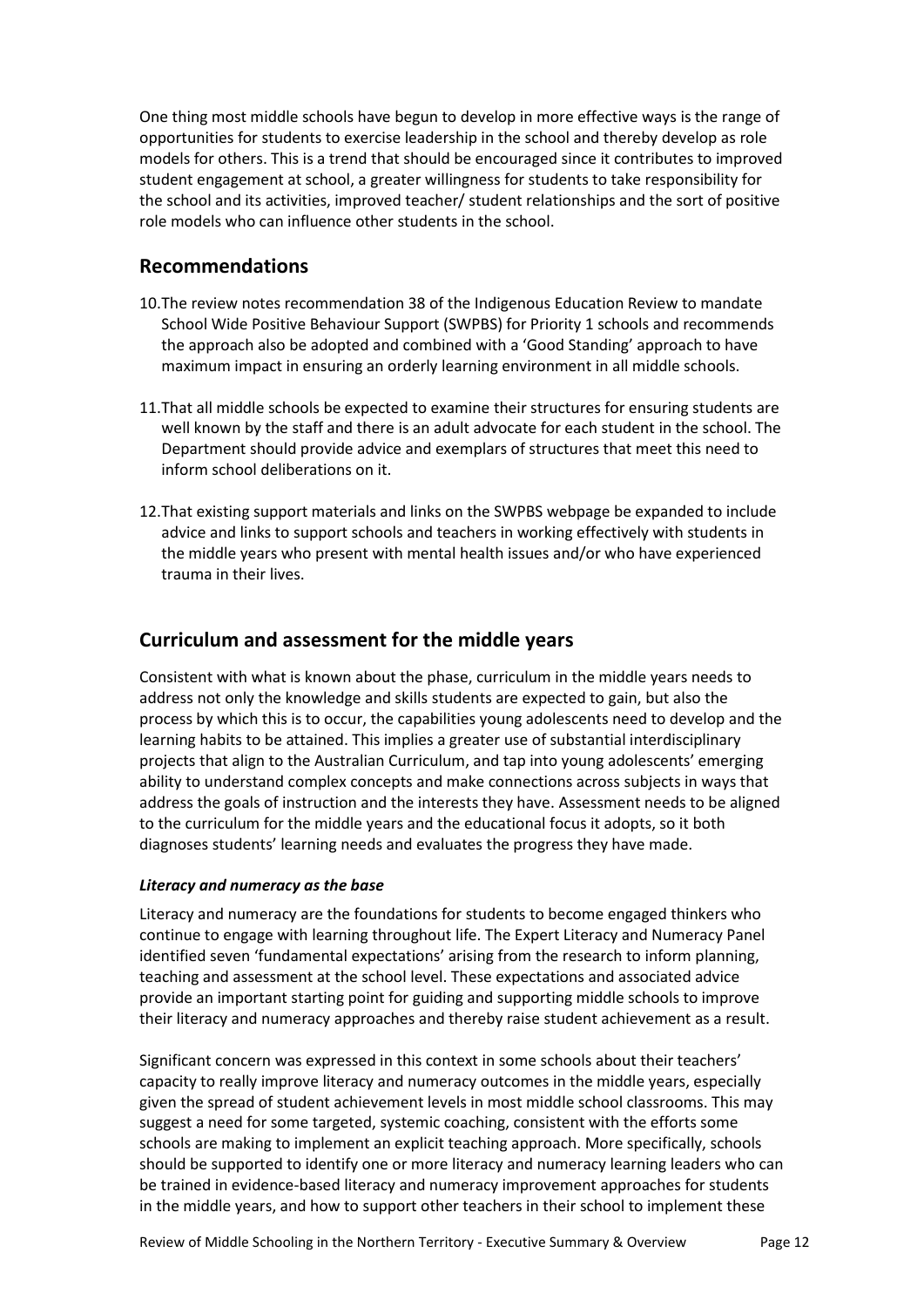(e.g. Munro's *High Reliability Literacy Teaching Procedures* and its numeracy equivalent program each offered by the Australian Council for Educational Research [ACER] and Direct Instruction as recommended by the Indigenous Education Review, especially as an intervention for students 'at risk'). To be effective and enable such literacy and numeracy learning leaders to have an impact in their schools, the approach would need to be maintained for a minimum of three years.

#### *Interdisciplinary projects in the middle years*

There is substantial consistency around the core subjects that all students take in Years 7 to 9 in middle schools and a degree of commonality about the broad categories of electives they provide. This is underpinned by substantial systemic curriculum support and comprehensive curriculum documentation in some schools. Much of the support, however, appears to be aimed at highly engaged and capable teachers rather than those who are not, but who also have a greater need for it. There is a need to more explicitly show teachers curriculum (and associated teaching and learning and assessment approaches) they can use to better effect, which in turn helps equip them to improve.

The research about young adolescents cited in the report suggests that a challenging and engaging middle level curriculum adopts more of an interdisciplinary approach where essential questions are posed. A need exists to rebalance the curriculum structure and delivery towards a stronger focus on projects where students use inquiry and problem solving to tackle issues they face in their everyday world. This is not to suggest that single subjects ought to disappear from the curriculum, but rather to signal that opportunities should be sought for an interdisciplinary approach where it contributes to meeting the knowledge and skill requirements young adolescents have, and enables the requirements of the Australian Curriculum to still be met.

Ensuring there are more such projects in the mix requires some quality exemplars on which schools and teachers can draw, as they cannot be expected to develop them on their own. Developing quality exemplars is a systemic task that requires time, research, collaboration, trialling and amendment as needed to ensure the exemplars do meet the needs of students in the cohort and will be used by teachers because they are too good to ignore.

### *An important role for VET*

To some extent, another version of interdisciplinary projects with a substantial product at the end, which meets the needs of a significant proportion of students in the middle years are VET courses that middle schools offer, supplemented by the programs offered by the Darwin Area Middle Years Training Centre. Another program of particular importance in this regard is the development of the Employment Pathways Model, which the Indigenous Education Review recommended should be trialled and evaluated and then considered as potentially applicable to all urban middle and senior schools.

#### *Assessment for improved learning in the middle years*

The Assessment and Standards Middle Years project is pursuing a range of outcomes and outputs to help ensure a more coherent assessment regime exists in middle schools that reflects high expectations for all students, makes valid and reliable judgments particularly in relation to A to E grading in the school, and is used to inform teaching to enable the full range of student learning needs to be met.

A survey the project conducted, along with data gathered for this review, shows a lack of consistency about assessment practices in the middle schools and hence variability in the quality and effectiveness of the approach. In particular, there is no common and consistent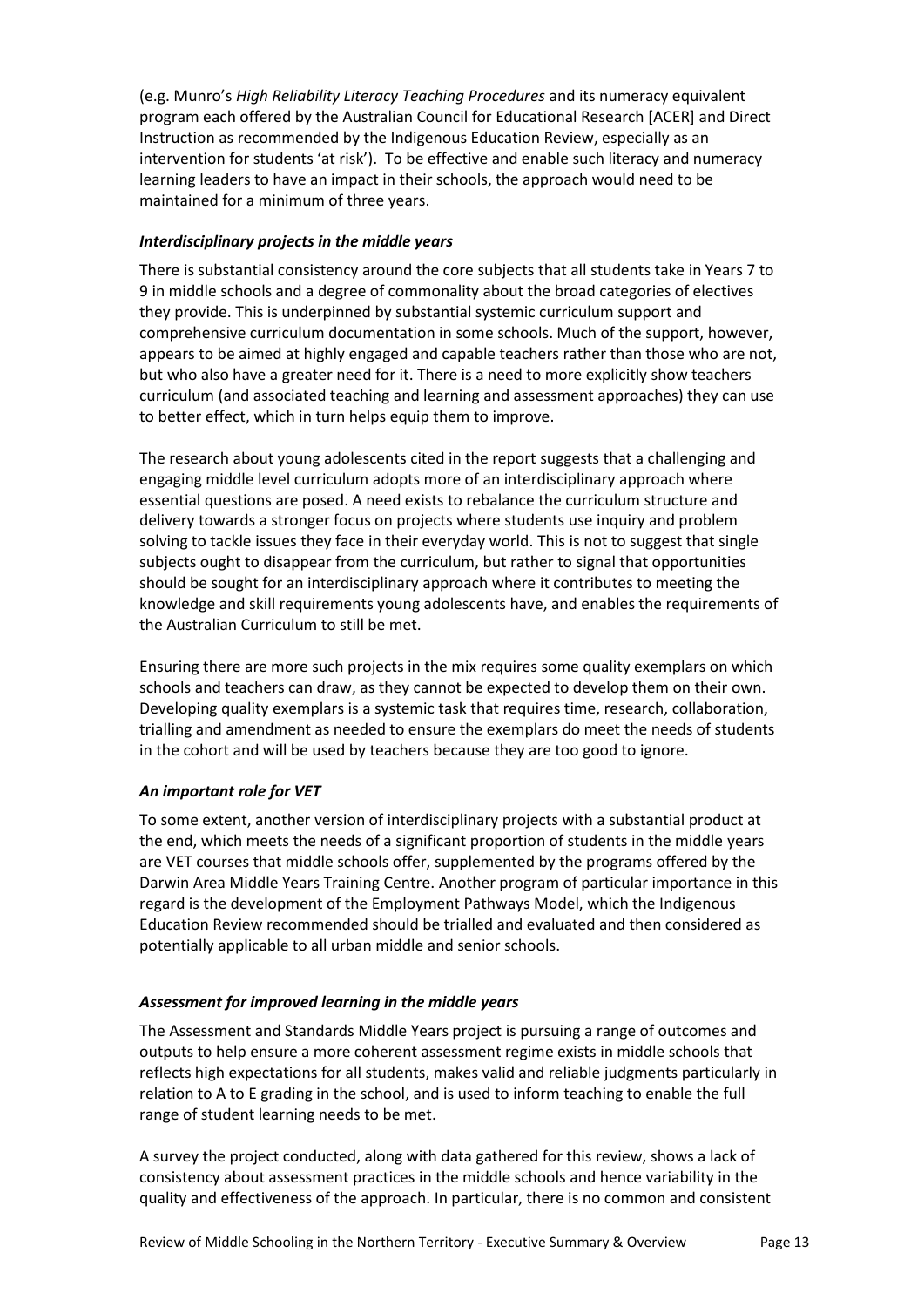test to supplement NAPLAN to inform school and system level monitoring and hence planning to improve. The Assessment and Standards Middle Years project, in consultation with middle school principals, should identify a common and consistent assessment regime to adopt, taking account of ACER Progressive Achievement Tests (PATs) and On Demand tests which already are in use in a number of schools. Consideration should also be given to extending this from Year 5 through to Year 10 to support the flow of information to improve transition between schools.

It should be expected that the outcomes of the assessment regime adopted, along with school-based A to E assessments are included on the Department's Student Assessment Information System (SAIS) to ensure a comprehensive database of student performance in Northern Territory middle schools.

### **Recommendations**

- 13.The review notes and endorses the seven fundamental expectations identified by the Expert Literacy and Numeracy Panel to inform planning, teaching and assessment of literacy and numeracy in middle schools and the development of support materials and professional development aligned to these.
- 14. That the Department support training of one literacy and numeracy learning leader in each middle school in proven programs for significantly improving literacy and numeracy outcomes for students in Year 7 to 9, and working with other teachers in the school to implement them. The specific training programs to be used should be determined on the basis of advice from the Assessment and Standards Middle Years Project team after consideration of programs available, including the Munro-designed ACER literacy and numeracy programs outlined in this report and Direct Instruction advocated in the IER. The approach adopted should be implemented for a minimum of three years, with a review of implementation and impact in year three to determine if any extension is required.
- 15. That the School Support Services Division initiate a project to develop an initial set of two quality interdisciplinary project exemplars for each of Years 7, 8 and 9, comprising:
	- advice on the learning intentions and content for the project;
	- the pedagogy for teaching it effectively;
	- assessments, along with success criteria, rubrics and work samples;
	- links to the Australian Curriculum standards;
	- advice on extending higher performing students; and
	- suggested follow up topics, themes and activities.

The project exemplars developed should be trialled in at least two middle and two comprehensive schools to be amended as needed and provided to schools and teachers to adopt and use as they deem appropriate. Following implementation, a feedback loop should be established whereby schools and teachers are encouraged to develop their own interdisciplinary projects and/or improve on the exemplars with a view to submitting these after successful use in schools for quality assurance and inclusion on Learning Links.

16. The review notes recommendation 30 of the Indigenous Education Review to trial and evaluate the Employment Pathways Model in four schools and recommends that, if successful, the outcomes be advised to all middle schools to inform curriculum planning and provide a means of ensuring a blended learning opportunity is available so the learning needs of all students can be met.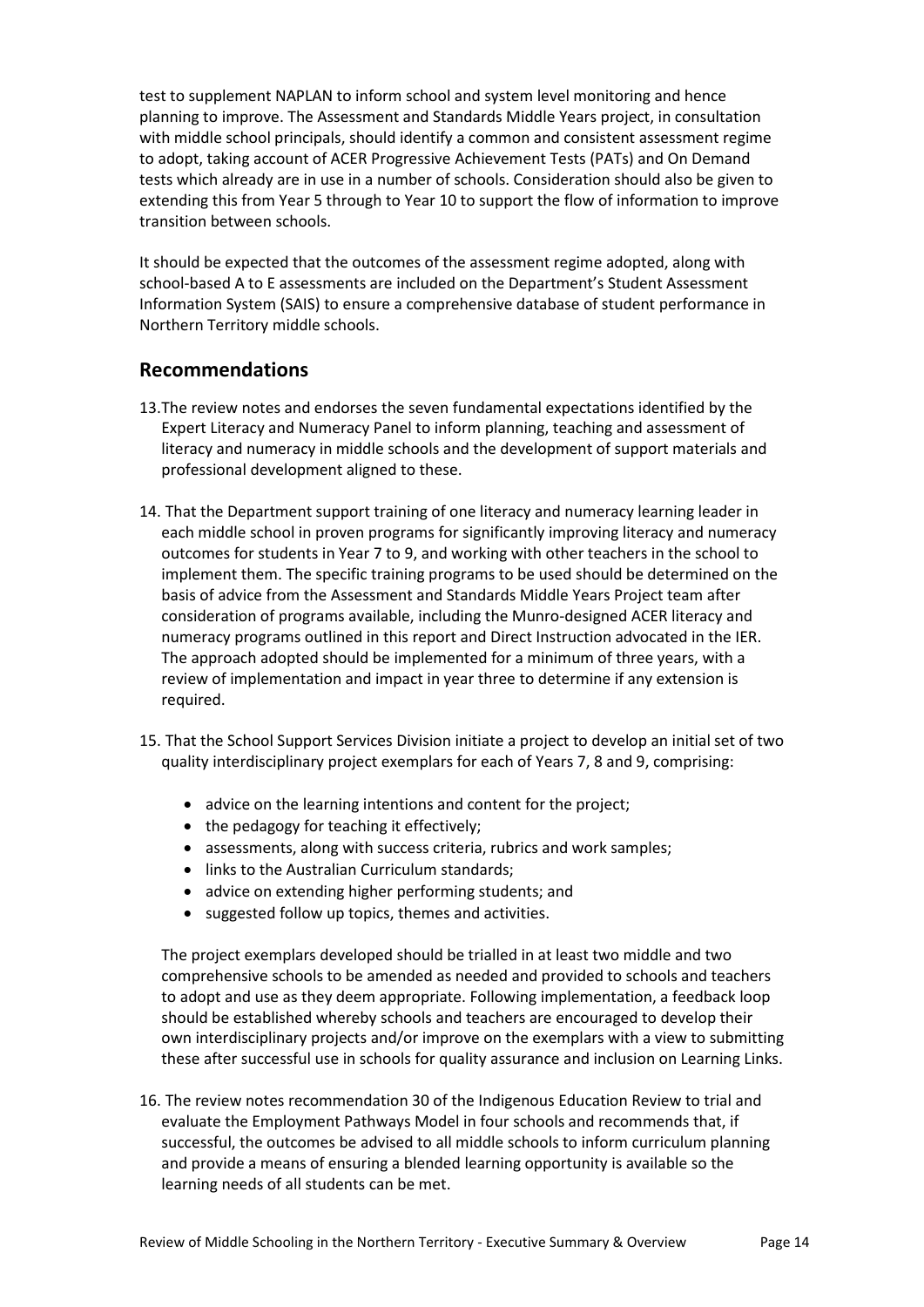17. That all middle schools be expected to implement a common and consistent assessment regime to support the monitoring and improvement of student achievement within and across schools. The nature of the assessment regime should be determined by the Department on the advice of the Assessment and Standards Middle Years Project team in consultation with middle school principals, with specific consideration given to ACER PAT and On Demand tests which are already in use in a number of schools. In addition, all schools should be expected to include their test data, along with teachers' A to E assessments on the Student Assessment Information System the Department maintains. The Assessment and Standards Middle Years Project team should also consider and advise on the applicability of extending the approach from Year 5 to Year 10 to support the flow of information to improve transition between Year 6 and Year 7, and then Year 9 and Year 10.

## **Pedagogy for the middle years**

Teaching is the variable within the control of the school that has the biggest impact on student learning outcomes. That said, we also know that not all teachers have the same effect, and the greatest source of improvement in any school comes from narrowing the gap by supporting more teachers to work like the best, which leads to consistently better teaching in each class.

Good planning, and especially collaborative planning, is arguably the key means to support more teachers to work like the best, and using an instructional model can help to improve teacher planning in schools. A number of middle schools have begun to go down this path though, as has been the story throughout this review, it is a path that has been inconsistently trod.

### *Visible Learning and an instructional model to consider*

Central Region has adopted *Visible Learning* and increased the extent to which evidencebased teaching practices are consistently used. The Indigenous Education Review recommended that Visible Learning should be progressively extended to all schools over time, after an initial review of progress to determine whether the extension ought to be conducted on the same basis as undertaken in Central Australia. This review endorses that view.

In the meantime, however, consistently better teaching practice can be fostered in middle schools by using an instructional model to guide teachers' planning, which can have even greater impact when combined with the sort of curriculum exemplars advocated in this report. The impact of such an approach can be further strengthened by the adoption of routines in class to increase the amount of engaged time on task. Such routines contribute positively to the orderly learning environment in the school, can readily be aligned to complement the use of the SWPBS framework and could be the subject of advice and exemplars the Department provides.

### *The primary/secondary teaching mix and its implications*

One issue that does emerge in the context of any consideration of teacher planning and practice is the possible impact of different teaching traditions in middle schools because of the mix of primary and secondary trained teachers they contain. While too much can be made of this issue, since strong and effective leadership and whole-school processes for better planning of teaching can influence practice in the classroom, it can be relevant where these preconditions do not exist. More specifically, it can sometimes manifest in a lack of sufficient content expertise in some core areas, most notably science and mathematics, with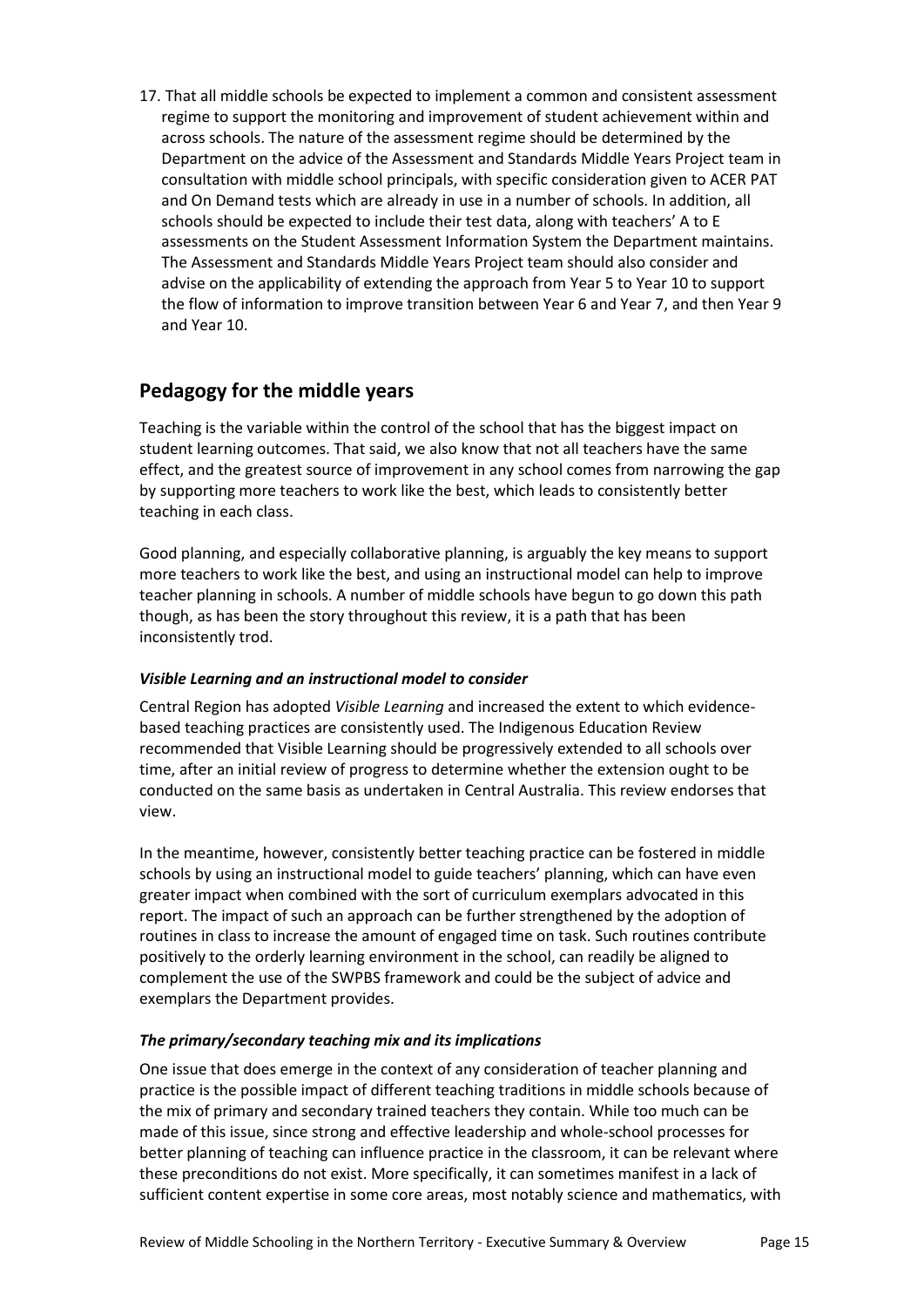the result that students in Year 9 in particular may not be sufficiently challenged and/or adequately prepared for Year 10, as some who were consulted in the senior colleges suggested is the case.

A suite of strategies is required, designed to improve the content knowledge and associated teaching skills of the staff in each school, regardless of the basis of their training, most of which are contained in recommendations throughout this review report.

#### *Professional learning to underpin improved teaching*

Collaborative professional learning in teams is arguably the key means that schools have to build the collective capacity and effectiveness of their staff, focused on what happens in the classroom and the student learning outcomes that result.

All middle schools have developed whole-school approaches to professional learning, with varying degrees of effectiveness and impact. Most of the schools are well on the way to providing the means for their teachers to plan together in systematic and structured ways. They are arguably less successful in ensuring consistency of the quality of what is planned and that it will make a positive difference to what happens in class.

The professional learning strategy that seems weakest is classroom observation designed to de-privatise teaching in the school. Classroom observation is central to helping teachers improve since it informs feedback and broader collaborative work, and provides a mechanism to spread good teaching practice through the school. The Department can support classroom observation in schools by providing sample pro formas that schools can adapt and use.

#### *A constituency for middle years teaching*

Just as there is no obvious constituency for middle years leaders, so too there is no group that appears to provide middle years teachers with both targeted professional learning appropriate to the phase, and a coherent and consistent voice. The Department could support the formation of a middle years teachers' association which conducts an annual teaching-focused conference for its members in schools.

### **Recommendations**

- 18.That all middle schools be expected to identify and adopt a common instructional model to inform teacher planning of better lessons and units so more teachers can work like the best. The Department should provide one or more sample models that schools can adopt along with advice on developing teaching routines that increase students' engaged learning time on task.
- 19. That the Department use the vision statement developed through Recommendation 6 to inform both discussions with Charles Darwin University to ensure the inclusion of middle years-specific content in undergraduate training courses and the development of training modules for teachers without a middle years background from outside the Northern Territory who are seeking employment in Northern Territory middle schools.
- 20. That all middle schools be expected to have a systematic structure in place to enable teachers to plan collaboratively and engage in school-based professional learning to help them to improve. Further, schools should be supported to progressively introduce classroom observation as part of the process as a means of providing improvementfocused feedback to teachers by their colleagues and as an adjunct to the collaborative planning they undertake. The Department should provide such resources to support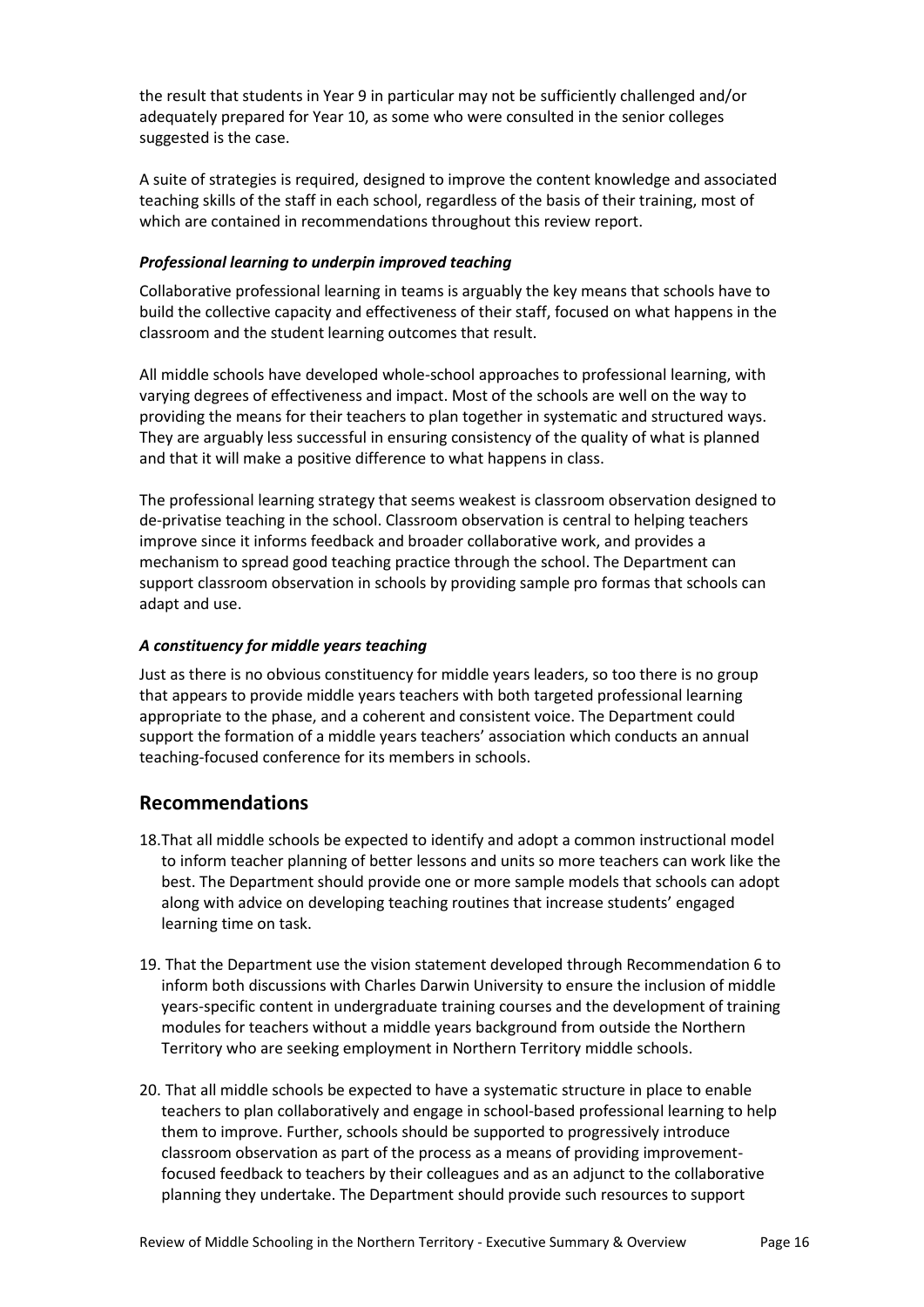these processes as advice on structures to adopt for collaborative teacher planning and pro formas to support a positive approach to classroom observation in schools.

21. That the Department provide seed funding for three years to support the development of a membership-based middle years teachers' association, including support to conduct a major teaching-focused annual conference for teachers in middle schools.

# **Transition into and from the middle years**

As the phase between primary and senior secondary schooling, the middle schools have to focus on transitions into and out of the school; this applies just as much to student movement between Years 9 and 10 in the comprehensive schools since students do then move to a different curriculum and teaching and learning approach.

Transition from feeder primary schools is an area where the middle schools generally seem to be doing reasonably well and are improving. There is substantial commonality of approach, with the one gap that some schools have been trying to fill of consistent assessment data to inform the grouping of students and the extent to which teachers know their students' learning needs from the start of the year. Beyond this, the schools could further strengthen their relations with feeder schools by moving from the positive informal relationships that have been developed to more formal Year 6 to 7 transition plans agreed between the schools.

Transition arrangements from Year 9 to 10 are less comprehensive than into Year 6, though also improving on most counts. More formal processes and plans are needed to ensure that students can enter Year 10 being known to some extent, especially in terms of their current levels of learning and consequent learning needs, and that curriculum content is not unnecessarily repeated in Year 10.

### *Engaging parents in the school*

While not strictly part of transition, engaging parents has a key role to play in any school. This depends on providing a mix of information about what the school is doing and why, to gain their support, and advice on how they can support their children's learning at school.

Middle school websites provide lots of information for the engaged parent who is prepared to search the site. Some schools supplement this with a downloadable parents' handbook and two schools have developed their own app to connect parents more closely to the school. Nearly all of the schools provide good, comprehensive information to parents about their key policies and operations. The missing element is clear advice for parents on how they can really support their children's learning at home. Schools need support in this regard and the Department could provide a short, readable handbook of advice that can be rebadged by schools for distribution to parents in print and/or electronically, with an introduction from the principal of each school.

### **Recommendations**

- 22.That each middle school be encouraged to develop an agreed Year 6 to 7 transition plan in consultation with its feeder primary schools and their councils, to enable students to be well known when they enter Year 7.
- 23.That each middle school and its associated senior school be encouraged to develop a transition plan in consultation with their school councils for Year 9 students moving to Year 10 to ensure they are appropriately prepared to succeed in senior school.